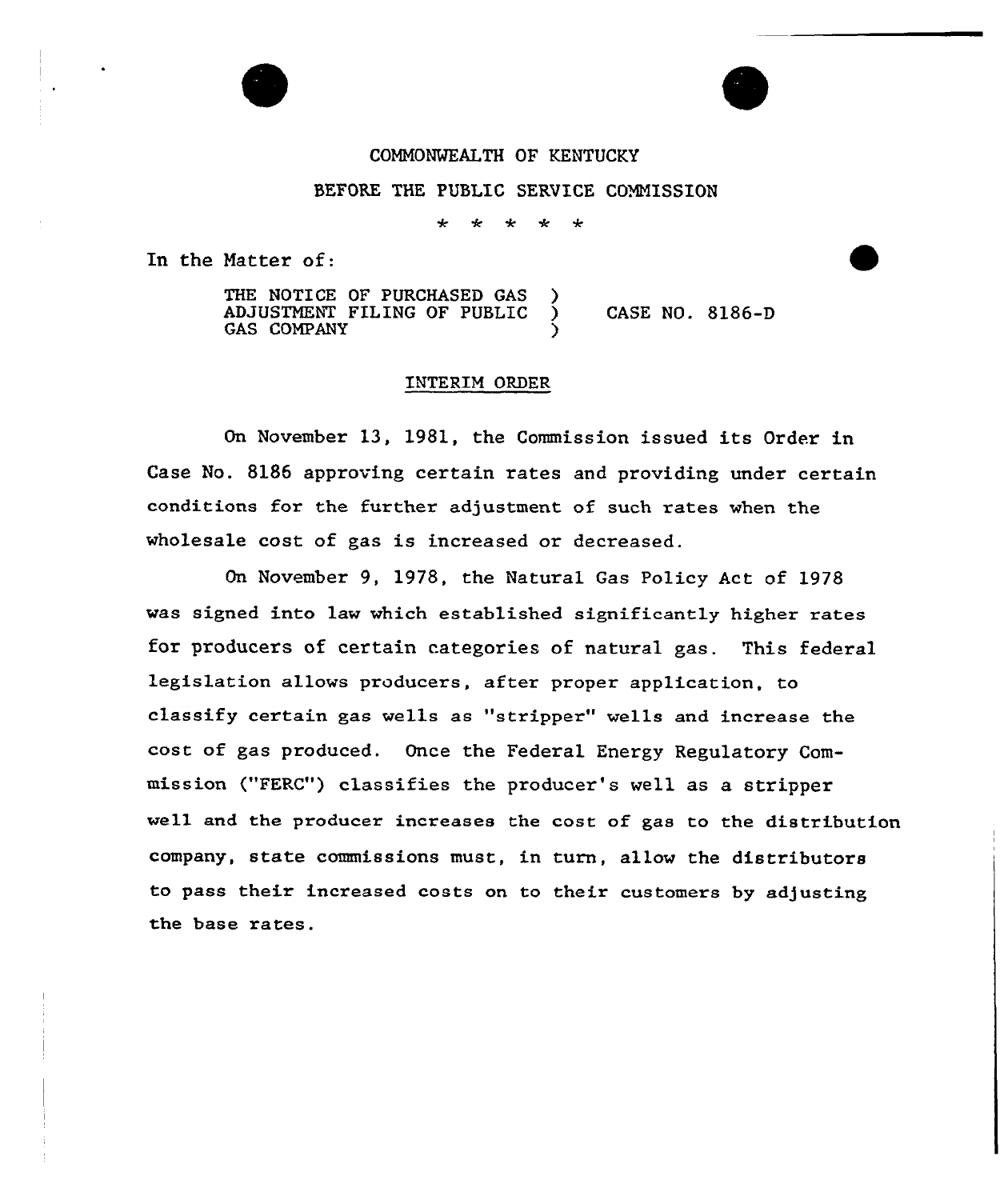On December 27, 1982, Public Gas Company ("Public") filed Case No. 81S6-C, wherein it requested to increase its rates in accordance with natural gas ceiling prices for stipper well gas effective December 1982. On January 3, 1983, Public filed Case No. 8186-D, wherein it requested to increase its rates in accordance with the natural gas ceiling prices for stripper well gas effective January 1983.

After reviewing the filings made by Public, the Commission found that an investigation would be necessary to determine the reasonableness of the proposed rates. On January 14, 1983, the Commission suspended the rates in Case Nos. 8186-C and 8186-D for 5 months.

On January 17, 1983, Public filed a motion seeking approval of the rates sought in the above matters on an interim emergency basis until a final Order can be issued.

Aftex reviewing the aforementioned notices and being advised, the Commission is of the opinion and finds that:

(1) The fu11 5-month suspension of the rates sought by Public could materially affect its credit and impair its ability to operate; therefore, the interim rates should be approved, sub)ect to refund.

(2) Due to the proximity of the effective dates of 8186-C and 8186-D, the rates in the former have been superseded by the interim rates granted in 8186-D. Accordingly, no action will be taken on the purchased gas adjustment requested in 8186-C.

 $-2-$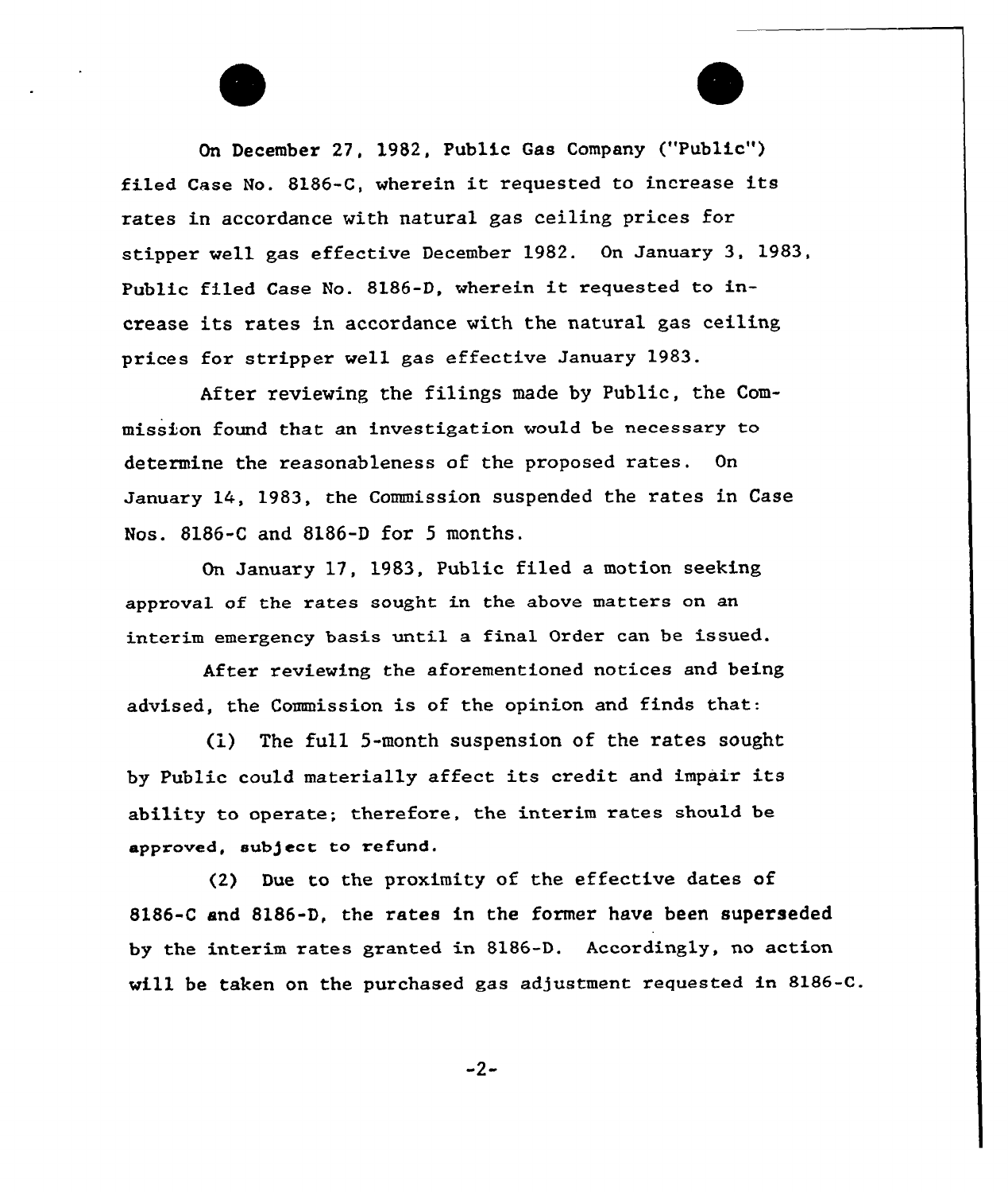(3) Public's notice of January 3, 1983, set out certain adjustments in retail rates to be effective with gas supplied on and after January 16, 1983. The adjustments are designed to charge the stripper we11 price effective January 1, 1983, which results in an increase in the amount of \$9,755 or \$0.0943 per Ncf.

(4) Public did not provide the Commission with the 20-day statutory notice; therefore, the rates in Appendix A will become effective on and after January 24, 1983, subject to refund.

(5) Public's adjustment in rates under the purchased gas adjustment clause approved by the Commission in its Order in Case No. 8186 dated November 13, 1981, is fair, just and reasonable and should be approved on an interim basis, effective with gas supplied on and after January 24, 1983, subject to refund.

IT IS THEREFORE ORDERED that the rates in Appendix <sup>A</sup> be and they hereby are approved, effective for gas supplied on and after January 24, 1983, subject to refund.

IT IS FURTHER ORDERED that within 30 days after the date of this Order, Public shall file with this Commission its revised tariff sheets setting out the rates approved herein.

-3-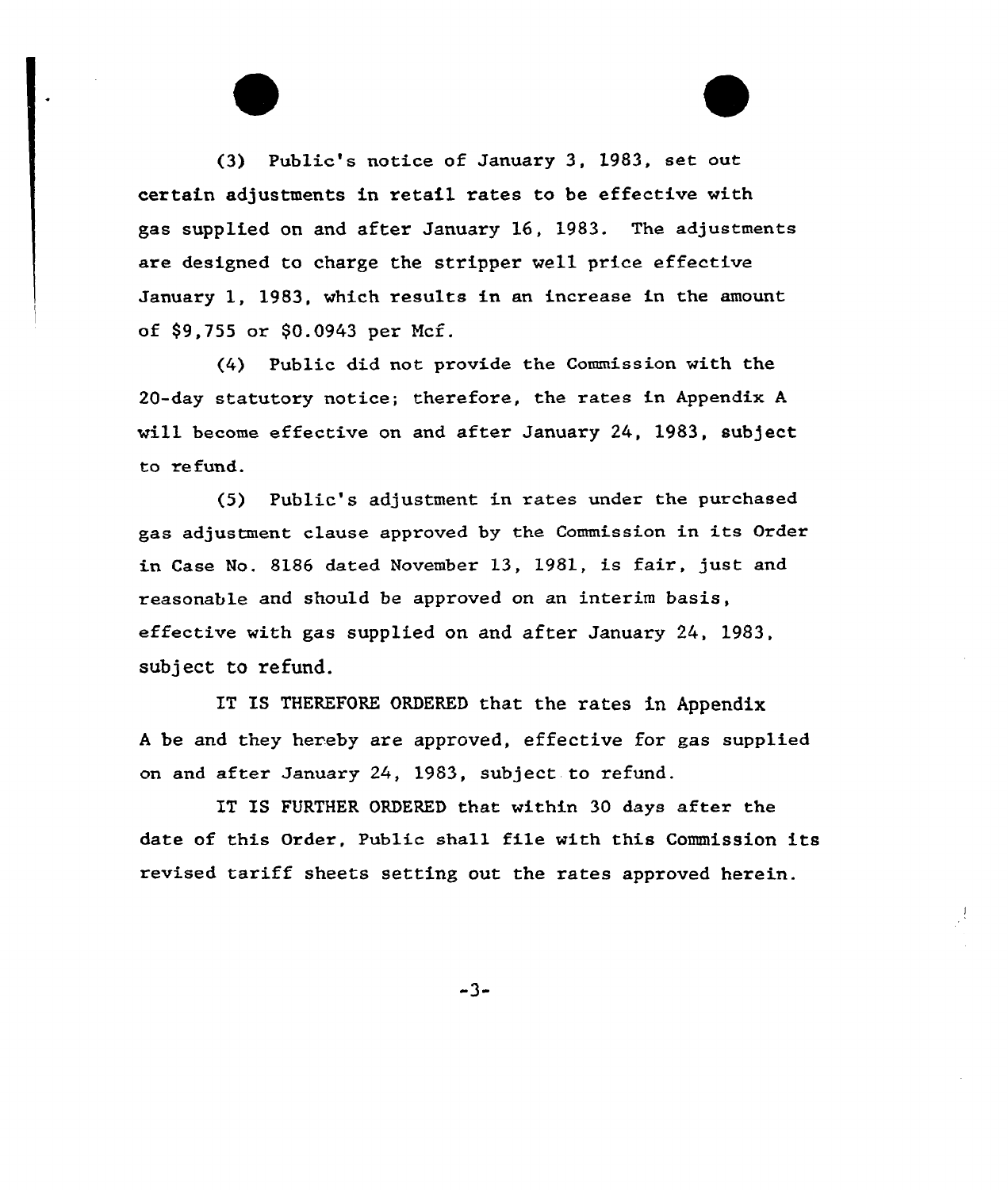

Done at Frankfort, Kentucky, this 10th day of February, 1983. PUBLIC SERVICE COMMISSION

irman

V*I*ce Chairma

Commissioner

ATTEST:

**Secretary**